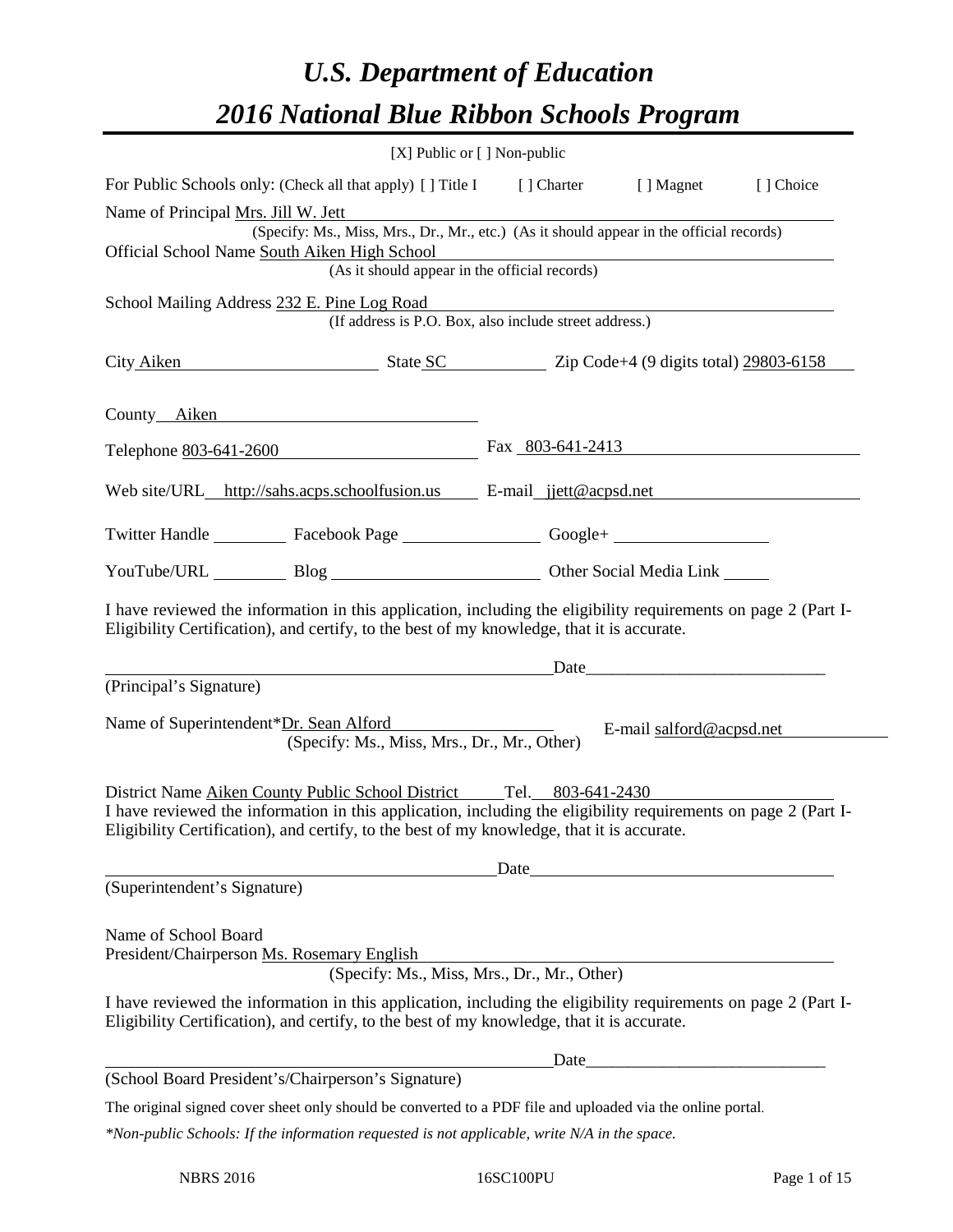The signatures on the first page of this application (cover page) certify that each of the statements below, concerning the school's eligibility and compliance with U.S. Department of Education and National Blue Ribbon Schools requirements, are true and correct.

- 1. The school configuration includes one or more of grades K-12. (Schools on the same campus with one principal, even a K-12 school, must apply as an entire school.)
- 2. The public school has met their state's accountability requirements (i.e., avoided sanctions) in participation, performance in reading (or English language arts) and mathematics, and other academic indicators (i.e., attendance rate and graduation rate) using the most recent accountability results available for the year prior to nomination.
- 3. To meet final eligibility, a public school must meet the state's accountability requirements (i.e., avoided sanctions) in participation, performance in reading (or English language arts) and mathematics, and other academic indicators (i.e., attendance rate and graduation rate) for the year in which they are nominated (2015-2016) and be certified by the state representative. Any status appeals must be resolved at least two weeks before the awards ceremony for the school to receive the award.
- 4. If the school includes grades 7 or higher, the school must have foreign language as a part of its curriculum.
- 5. The school has been in existence for five full years, that is, from at least September 2010 and each tested grade must have been part of the school for the past three years.
- 6. The nominated school has not received the National Blue Ribbon Schools award in the past five years: 2011, 2012, 2013, 2014, or 2015.
- 7. The nominated school has no history of testing irregularities, nor have charges of irregularities been brought against the school at the time of nomination. The U.S. Department of Education reserves the right to disqualify a school's application and/or rescind a school's award if irregularities are later discovered and proven by the state.
- 8. The nominated school or district is not refusing Office of Civil Rights (OCR) access to information necessary to investigate a civil rights complaint or to conduct a district-wide compliance review.
- 9. The OCR has not issued a violation letter of findings to the school district concluding that the nominated school or the district as a whole has violated one or more of the civil rights statutes. A violation letter of findings will not be considered outstanding if OCR has accepted a corrective action plan from the district to remedy the violation.
- 10. The U.S. Department of Justice does not have a pending suit alleging that the nominated school or the school district as a whole has violated one or more of the civil rights statutes or the Constitution's equal protection clause.
- 11. There are no findings of violations of the Individuals with Disabilities Education Act in a U.S. Department of Education monitoring report that apply to the school or school district in question; or if there are such findings, the state or district has corrected, or agreed to correct, the findings.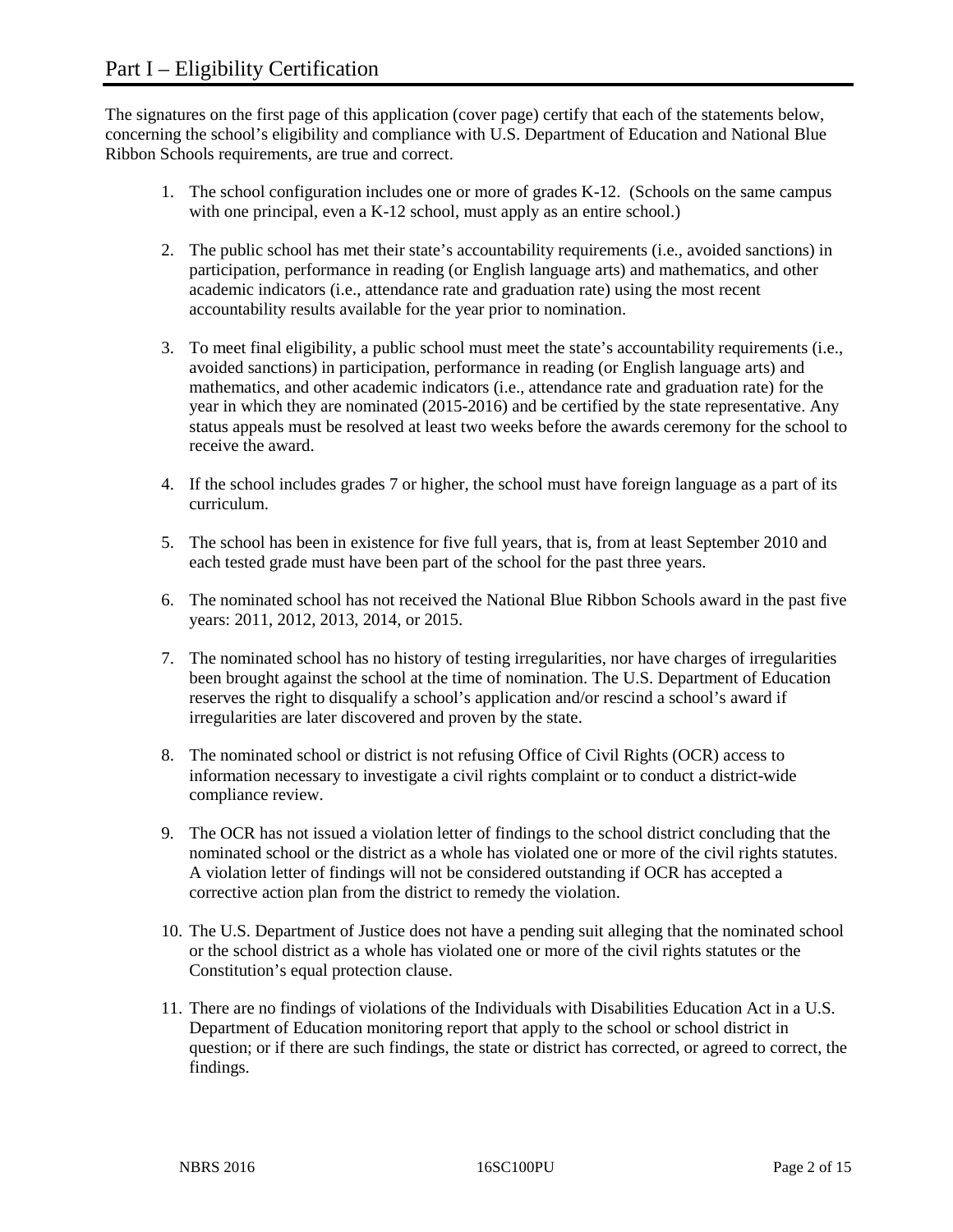### **Data should be provided for the most recent school year (2015-2016) unless otherwise stated.**

#### **DISTRICT**

1. Number of schools in the district  $\frac{22}{2}$  Elementary schools (includes K-8) (per district designation): 11 Middle/Junior high schools 8 High schools 0 K-12 schools

41 TOTAL

**SCHOOL** (To be completed by all schools)

- 2. Category that best describes the area where the school is located:
	- [] Urban or large central city [ ] Suburban with characteristics typical of an urban area [X] Suburban [ ] Small city or town in a rural area [ ] Rural
- 3. Number of students as of October 1, 2015 enrolled at each grade level or its equivalent in applying school:

| Grade                           | # of         | # of Females | <b>Grade Total</b> |
|---------------------------------|--------------|--------------|--------------------|
|                                 | <b>Males</b> |              |                    |
| <b>PreK</b>                     | 0            | $\theta$     | 0                  |
| K                               | 0            | 0            | 0                  |
| 1                               | 0            | 0            | 0                  |
| $\overline{2}$                  | 0            | 0            | 0                  |
| 3                               | 0            | 0            | 0                  |
| 4                               | 0            | 0            | 0                  |
| 5                               | 0            | 0            | 0                  |
| 6                               | 0            | 0            | 0                  |
| 7                               | 0            | 0            | 0                  |
| 8                               | 0            | 0            | 0                  |
| 9                               | 214          | 210          | 424                |
| 10                              | 206          | 173          | 379                |
| 11                              | 169          | 162          | 331                |
| 12 or higher                    | 169          | 185          | 354                |
| <b>Total</b><br><b>Students</b> | 758          | 730          | 1488               |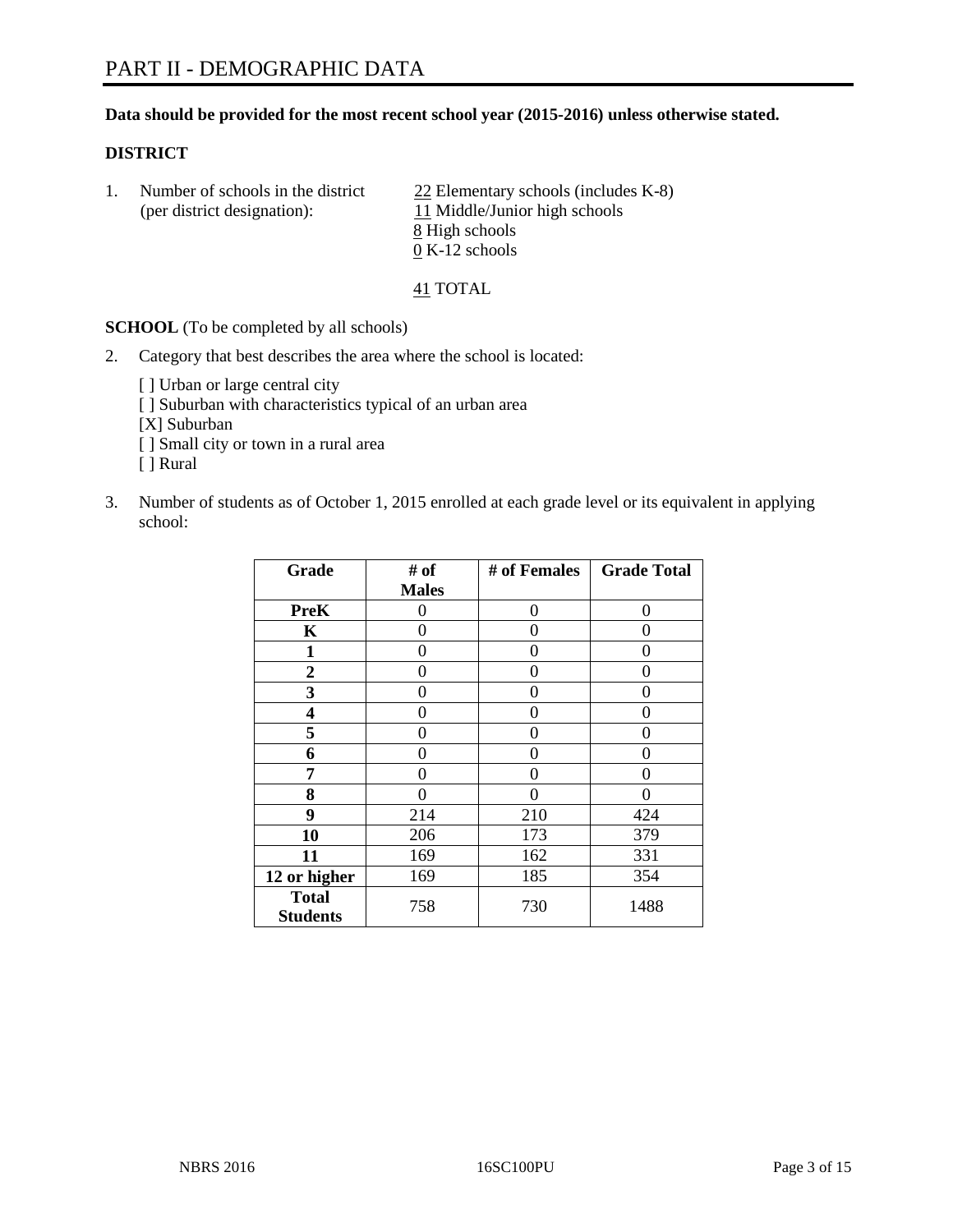the school: 2 % Asian

4. Racial/ethnic composition of  $\underline{0}$  % American Indian or Alaska Native 28 % Black or African American 7 % Hispanic or Latino 0 % Native Hawaiian or Other Pacific Islander 60 % White 3 % Two or more races **100 % Total**

(Only these seven standard categories should be used to report the racial/ethnic composition of your school. The Final Guidance on Maintaining, Collecting, and Reporting Racial and Ethnic Data to the U.S. Department of Education published in the October 19, 2007 *Federal Register* provides definitions for each of the seven categories.)

5. Student turnover, or mobility rate, during the 2014 – 2015 school year: 17%

This rate should be calculated using the grid below. The answer to (6) is the mobility rate.

| <b>Steps For Determining Mobility Rate</b>         | Answer |  |
|----------------------------------------------------|--------|--|
| (1) Number of students who transferred to          |        |  |
| the school after October 1, 2014 until the         | 109    |  |
| end of the 2014-2015 school year                   |        |  |
| (2) Number of students who transferred             |        |  |
| <i>from</i> the school after October 1, 2014 until | 143    |  |
| the end of the 2014-2015 school year               |        |  |
| (3) Total of all transferred students [sum of      | 252    |  |
| rows $(1)$ and $(2)$ ]                             |        |  |
| (4) Total number of students in the school as      | 1442   |  |
| of October 1, 2014                                 |        |  |
| $(5)$ Total transferred students in row $(3)$      | 0.175  |  |
| divided by total students in row (4)               |        |  |
| $(6)$ Amount in row $(5)$ multiplied by 100        |        |  |

6. English Language Learners (ELL) in the school:  $7\%$ 

97 Total number ELL

Specify each non-English language represented in the school (separate languages by commas): Amharic, Arabic, Cantonese, French, Gujarati, Greek, Japanese, Mandarin, Russian, Spanish, Tagalog, Vietnamese

- 7. Students eligible for free/reduced-priced meals: 35 % Total number students who qualify: 535
- 8. Students receiving special education services: 9 %

137 Total number of students served

Indicate below the number of students with disabilities according to conditions designated in the Individuals with Disabilities Education Act. Do not add additional conditions. It is possible that students may be classified in more than one condition.

| 10 Autism                             | 2 Orthopedic Impairment                               |
|---------------------------------------|-------------------------------------------------------|
| 0 Deafness                            | 35 Other Health Impaired                              |
| 0 Deaf-Blindness                      | 52 Specific Learning Disability                       |
| 4 Emotional Disturbance               | $\underline{0}$ Speech or Language Impairment         |
| 0 Hearing Impairment                  | 0 Traumatic Brain Injury                              |
| 0 Mental Retardation                  | $\underline{0}$ Visual Impairment Including Blindness |
| $\underline{0}$ Multiple Disabilities | <b>0</b> Developmentally Delayed                      |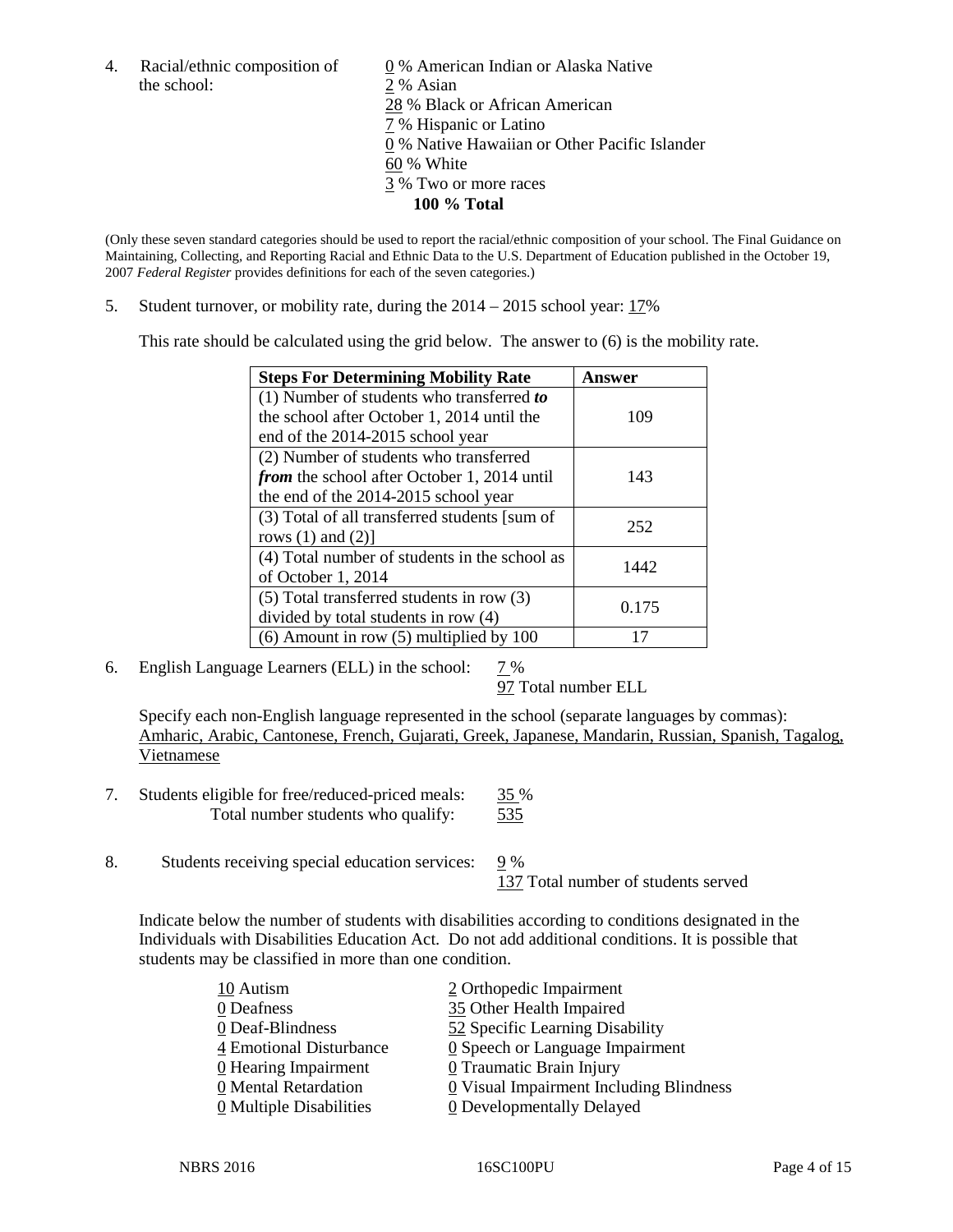- 9. Number of years the principal has been in her/his position at this school: 2
- 10. Use Full-Time Equivalents (FTEs), rounded to nearest whole numeral, to indicate the number of school staff in each of the categories below:

|                                       | <b>Number of Staff</b> |
|---------------------------------------|------------------------|
| Administrators                        |                        |
| Classroom teachers                    | 64                     |
| Resource teachers/specialists         |                        |
| e.g., reading, math, science, special |                        |
| education, enrichment, technology,    |                        |
| art, music, physical education, etc.  |                        |
| Paraprofessionals                     | 13                     |
| Student support personnel             |                        |
| e.g., guidance counselors, behavior   |                        |
| interventionists, mental/physical     |                        |
| health service providers,             |                        |
| psychologists, family engagement      |                        |
| liaisons, career/college attainment   |                        |
| coaches, etc.                         |                        |

- 11. Average student-classroom teacher ratio, that is, the number of students in the school divided by the FTE of classroom teachers, e.g., 22:1 23:1
- 12. Show daily student attendance rates. Only high schools need to supply yearly graduation rates.

| <b>Required Information</b> | 2014-2015 | $2013 - 2014$ | $12012 - 2013$ | 2011-2012 | $2010 - 201$ |
|-----------------------------|-----------|---------------|----------------|-----------|--------------|
| Daily student attendance    | 94%       | 97%           | 97%            | 98%       | 97%          |
| High school graduation rate | 84%       | 82%           | 85%            | 75%       | 80%          |

### 13. **For high schools only, that is, schools ending in grade 12 or higher.**

Show percentages to indicate the post-secondary status of students who graduated in Spring 2015.

| <b>Post-Secondary Status</b>                  |          |
|-----------------------------------------------|----------|
| Graduating class size                         | 304      |
| Enrolled in a 4-year college or university    | 65%      |
| Enrolled in a community college               | 30%      |
| Enrolled in career/technical training program | 0%       |
| Found employment                              | 2%       |
| Joined the military or other public service   | 3%       |
| Other                                         | $\gamma$ |

14. Indicate whether your school has previously received a National Blue Ribbon Schools award. Yes No X

If yes, select the year in which your school received the award.

15. In a couple of sentences, provide the school's mission or vision statement.

Our mission is to create a passion for learning and achievement that will serve students as they compete and contribute in a global society.

16. **For public schools only**, if the school is a magnet, charter, or choice school, explain how students are chosen to attend.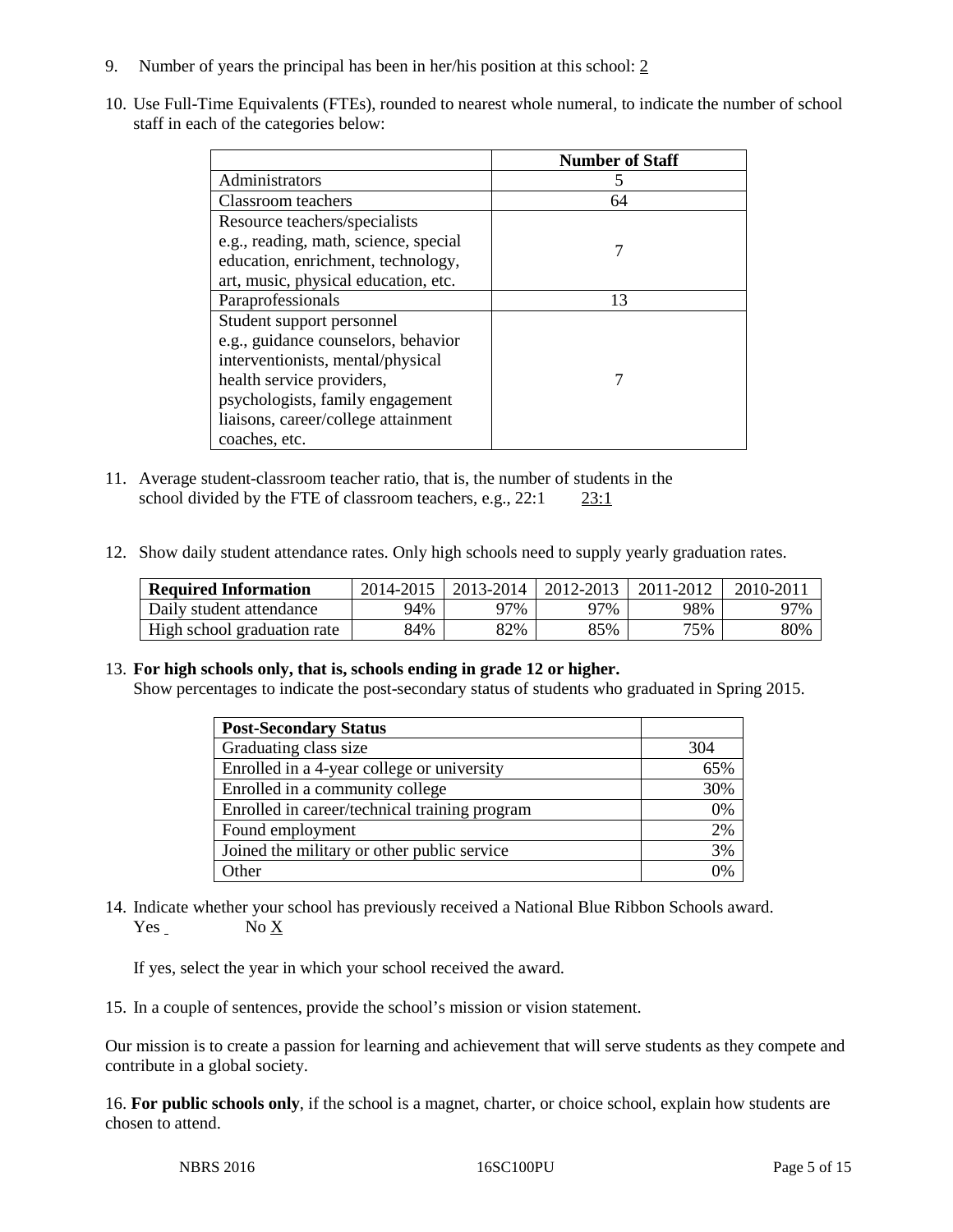# PART III – SUMMARY

South Aiken High School is a high-achieving school that stretches and supports all students to reach their full academic and personal potential through the collaborative efforts and shared vision of faculty, staff, parents, and the community to nurture and support them. South Aiken is one of seven high schools serving students in Aiken County, a culturally-rich and diverse area of central South Carolina.

The opening of the Savannah River Site, a Department of Energy Nuclear Facility, in the early 1950s created a substantial population increase of technology professionals from around the world and the need for an additional high school to serve the growing number of students; South Aiken High School was built to accommodate this influx of families in 1981.

With a focus on accelerated learning opportunities for every student and a commitment to continuous reflection and refinement of our curriculum and strategies, South Aiken equips students for tomorrow's opportunities. South Aiken consistently ranks in the top 20% of schools in the state and has received numerous awards, including overall excellent ratings in the SC Excellence Report, an honor we've proudly received since 2012, and a Gold Level School rating for five consecutive years. South Aiken students far exceed the average state passage rate in math and social studies End of Course (EOC) testing. Last year, 10 percent of our seniors earned the Palmetto Fellows Scholarship, the state's highest scholarship level. The Class of 2015 amassed \$19.2 million in scholarship offerings, breaking the scholarship total earned for not only the school, but also the district. We have twice received the U.S. News and World Report Silver Award and have produced 12 National Merit Finalists since 2010.

South Aiken is staffed with a highly-trained faculty; 66.7 percent of our teachers hold advanced degrees, which, according to the U.S. Department of Education, ranks our high school's teacher quality among the top 30 percent in the United States. South Aiken's faculty is not only well-educated, but also a wellfunctioning team. Our departments meet regularly to plan, discuss implementation of strategies and practices, and share ideas. Highly-trained teachers coupled with relevant professional development, common planning and an emphasis on literacy and formative assessment, have created a student-focused collaborative culture.

Educational experiences extend beyond the classroom. Our students participate in numerous extracurricular activities, ranging from athletics to their involvement in clubs, organizations and community programs. We have state and national award-winning DECA and NJROTC programs, a renowned student-led literary magazine and a school-wide initiative which provides enriching activities for reading and character development, while fostering mentoring relationships among teachers and students and promoting antibullying.

The School Improvement Council (SIC), comprised of faculty, staff, parents, students, and community members, is instrumental in our visioning process and strategic plan, as well as the coordination of school beautification projects and communication to our parents and community. Involvement of parents and the community at South Aiken is pivotal to our success.

South Aiken provides a variety of course offerings to all students, preparing each individual for his or her unique post-secondary path to college or a career. Over the last five years, our school has increased access to Advanced Placement (AP) opportunities with 18 course offerings. All students are encouraged to pursue advanced coursework; a quarter of our students are enrolled in AP classes. Our high-achieving students are well-supported in their rigorous classes. On average, our AP students enroll in 2.2 advanced courses each year, with 68 percent earning a passing score on their AP exam and receiving college credit.

Many South Aiken students are dual-enrolled in high school and college at the University of South Carolina Aiken (USC Aiken) and Aiken Technical College (ATC). In partnership with USC Aiken and ATC, South Aiken issues an average of 90 dual-enrollment credits each year. These advanced opportunities, combined with the expectation of excellence within the school, have resulted in exceptional test scores on college and career-readiness indicators. In the last two years, 77 percent of our seniors have taken the Scholastic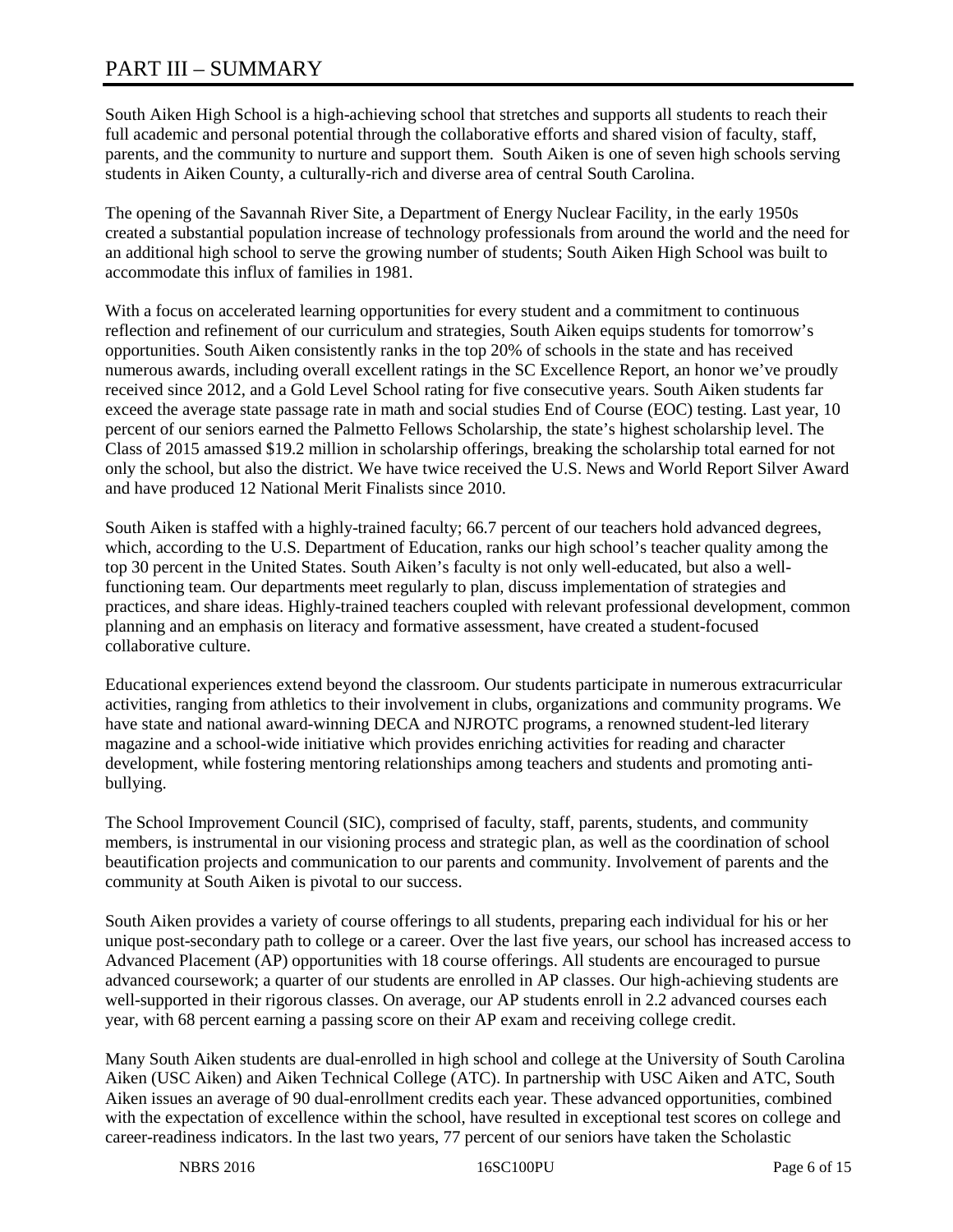Aptitude Test (SAT) and exceeded the state and national averages on both the reading and math portions. Similarly in the same time period, South Aiken had 55 percent of its seniors take the American College Test (ACT), with scores exceeding the state average and boasting a performance ranking of 35th of 221 South Carolina high schools. Additionally, an impressive 92 percent of our juniors are certified Work Ready, having earned national career readiness certificates on Work Keys assessments.

In closing, South Aiken represents six different ethnicities and twelve non-English languages. Thirty-five percent of our total population is eligible for free or reduced meals, and nine percent are receiving special education services. We are committed to the individual success of ALL students and work collaboratively and deliberately to ensure all students are prepared to live fulfilling, productive lives.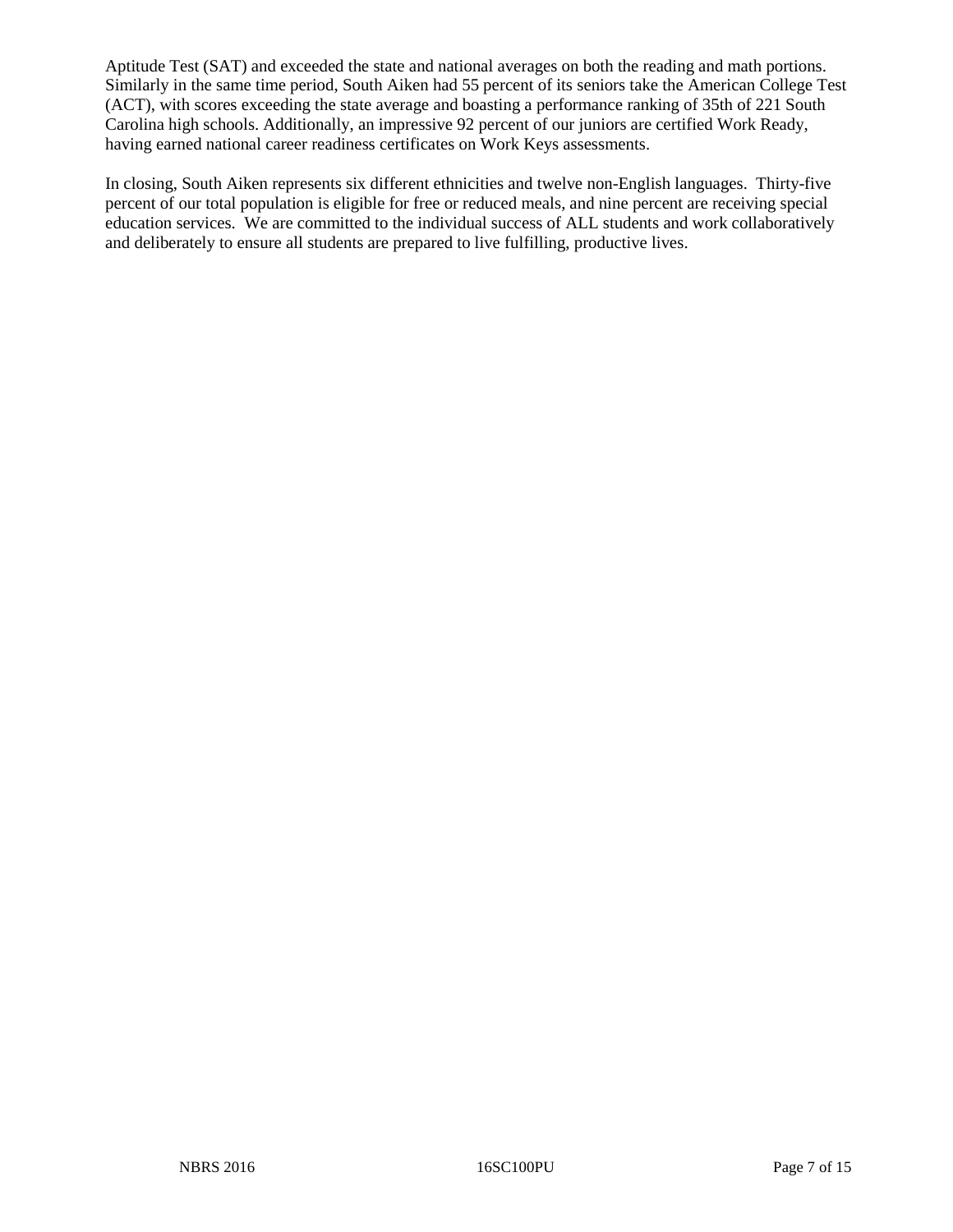# 1. Core Curriculum:

South Aiken High School has established a learning environment that cultivates future-ready students to serve our community and world. We provide rigorous personalized educational opportunities to ensure student acquisition of foundational skills and support for college and career readiness. To appropriately challenge all students, core curriculum courses are taught at three levels of rigor: college prep, honors, and Advanced Placement.

The English curriculum moves students through a spiraled series of exposures and mastery opportunities as they repeat skills and ideas in increasingly complex contexts from one course to the next. With a shared interdisciplinary belief that communication skills are fundamental to the future success of all students regardless of their post-secondary plans, literacy is the cornerstone of South Aiken's instructional model. Our curriculum advances students from English I to English IV. Many students receive high school credit for English I in eighth grade; these high-achieving students are encouraged to continue their English studies on our campus with Advanced Placement Language and Composition, Creative Writing, Digital Visual Literacy or English V Advanced Composition; or, to begin their college education through dual-enrollment, dual-credit opportunities available through partnership with our local post-secondary institutions. Each English course requires demonstrated mastery in the standards of communication, inquiry, reading of informational and literacy texts, and writing.

The Math curriculum supports South Carolina College and Career Readiness Standards and utilizes one-toone technology, graphing calculators, and the flipped classroom approach to support students' diverse learning styles. Algebra I and Algebra II skills are reviewed as students begin Pre-Calculus to establish a foundation for equation-solving and trigonometric processes. In Geometry, the algebraic concepts are incorporated through applied geometry. Algebra I and Geometry have been designed to accommodate the honors and college-preparation levels within the same class through differentiated instruction and assessment. Freshman Success Math builds skills of underperforming math students to prepare them for success in more advanced mathematics course offerings of Algebra I, Geometry, Algebra II, Probability and Statistics, Pre-Calculus and Calculus. Advanced coursework through rigorous Advanced Placement curriculum is encouraged for students in Calculus as well as Statistics.

The Science Department provides a dynamic inquiry and standards-based curriculum in life and physical sciences that promotes an understanding of interconnections within the sciences and the correlations between science, technology, society, and the environment. Freshman are encouraged to study Physical Science as a foundational course in preparation for their sophomore year's Biology requirement. Juniors may select courses based upon their interests, such as engineering or medical studies. Students follow Biology I with Chemistry I, or concurrently enroll in both courses to advance their pace towards other course offerings, including Anatomy/Physiology, Chemistry II, Environmental Science, Marine Science, or Physics. Advanced Placement courses are available for Biology, Chemistry, Environmental Science, and both Physics I and Physics C. Individual and small group tutoring, as well as specialized assistance via individually-tailored computer programs are utilized to address specific skill deficiencies for struggling students. Students in every science classroom, regardless of level, are actively engaged in observing, questioning, investigating, problem-solving, making predictions, evaluating and communicating ideas.

Social Studies programs prepare our students to be engaged and informed citizens. South Aiken's courses are selected and sequenced to not only meet state requirements, but also to ensure our students acquire a broad knowledge of our globalized world and an understanding and appreciation of cultural differences and complexities. For students below grade level, teachers provide tutoring and utilize benchmarking to track progress, and multiple forms of assessment allowing students to demonstrate their understanding through traditional tests, maps, writing and projects. Students above grade level may select from five Advanced Placement courses, including Human Geography, U.S. History, Government and Politics, Microeconomics, and Psychology. Most freshman begin with World Geography. Modern World History is the core curriculum for 10th-grade students and Gifted and Talented 9th-grade students. United States History is a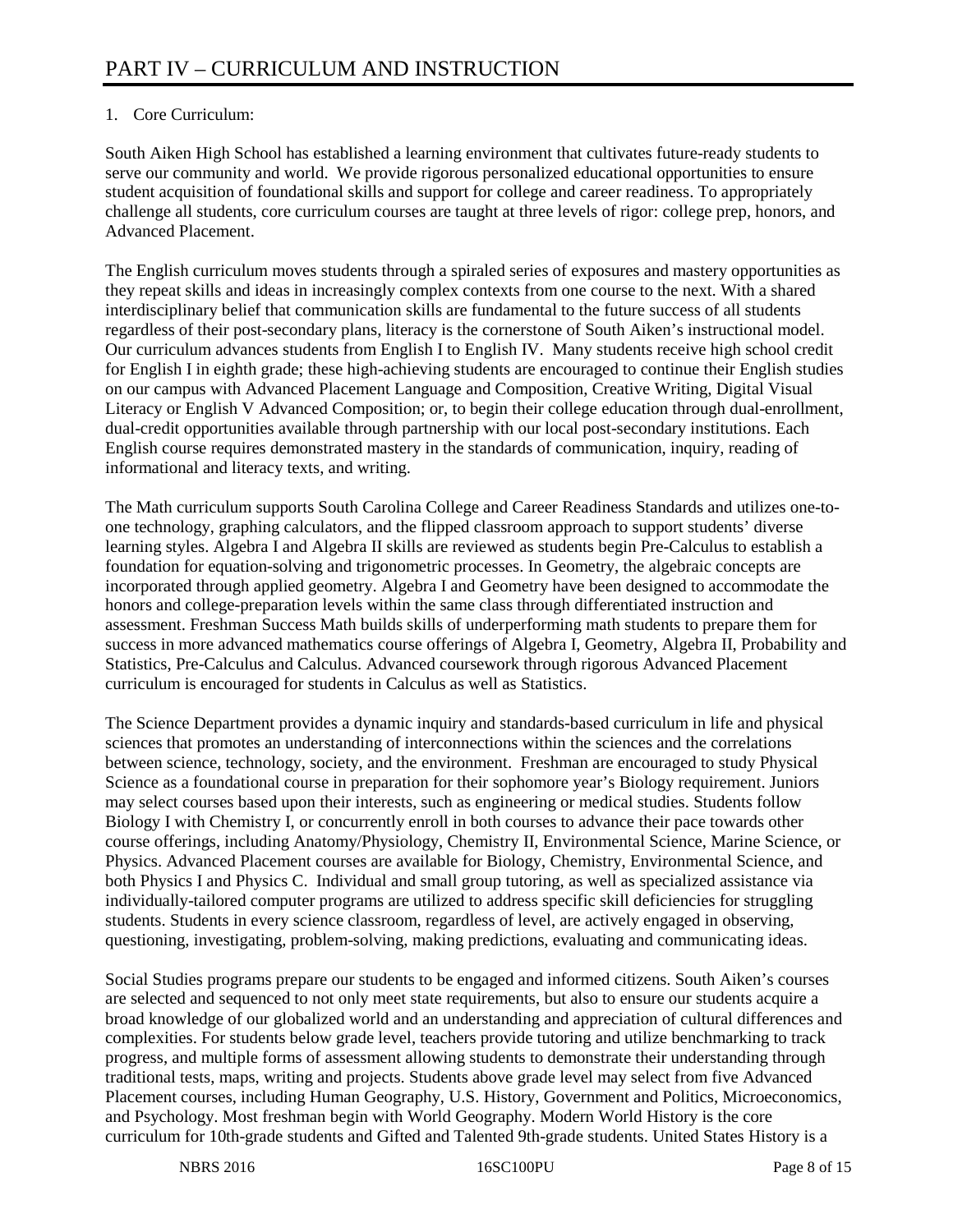required diploma course and is taken in the junior year; the End-of-Course Examination in this subject accounts for 20 percent of the final grade. Senior year offerings include Economics, United States Government, Civics and Sociology. All senior-year coursework is designed to guide students' understanding of the globalized world and to help them attain the skills necessary to contribute to its future.

South Aiken ensures college and career readiness through collaboration with our District's Career and Technology Center, partnerships with area businesses, as well as opportunities arranged by our school's guidance and career counselors, including career fairs and college information events. We utilize data from a future-readiness course titled Career Ready 101 to develop the student skills necessary for post-secondary success. Through workshops, presentations, internships, surveys and assessments, our guidance department helps students identify their interests and facilitates opportunities to explore them. We offer four career clusters on our campus and extended offerings are available at our Career and Technology Center.

# 2. Other Curriculum Areas:

South Aiken High School offers students numerous opportunities for artistic expression, world-language mastery, career exploration, and life-skill development through various curricular opportunities and courses.

More than 500 students are enrolled and engaged in arts curriculum each year, including Art I, II and III, Chorus I through IV, Music Appreciation, Guitar, Band I through IV, and Theatre. South Aiken's renowned theatre program and Drama Club exposes students to literary works, theater terminology, artistic process, and experiential design, while producing two plays each year and participating in theatre competitions statewide. The choral and music programs have demonstrated success in competitions and provide students with progressive years of study 1 through 4. Student interest in the marching band is on the rise, with an increase of 75 talented students participating in the last three years. Music appreciation and guitar round out available courses and opportunities in this area.

All freshman are required to enroll in physical education or Navy ROTC. These courses instruct students in a variety of movement skills, and have an embedded comprehensive health education program aimed to reinforce and enhance the health, health skills, and health attitudes of students, while promoting wellness and disease prevention. Following successful completion of 9th-grade physical education requirements, students may select to continue with additional classes aimed to increase strength, endurance, cardiovascular fitness, flexibility, and sport-specific skill development. Naval cadets may advance their Naval Science studies beyond the first year with maritime geography, oceanography, meteorology, astronomy, sea power, and national security, while leading and managing a unit within the school.

We believe that we must educate our students to be linguistically and culturally equipped in order to be true world citizens. Students at South Aiken High School may choose to learn French, German, or Spanish and achieve fluency by continuing their pursuit of a world language throughout four levels. Students learn their selected language by simulating real-life situations utilizing various techniques to develop their language skills, including a study of current events and music, literature, newscasts, podcasts, computer apps and letter exchanges with students abroad. South Aiken offers language clubs allowing students the opportunity to earn membership into the national high school honor society associated with their selected language of study.

The Career and Technology programs at South Aiken High School provide students from all grade levels the opportunity to enhance their college and career readiness skills. The Business Cluster offers courses in Integrated Business Applications, Desktop Publishing, Personal Finance, Accounting, Entrepreneurship, Marketing and Advertising. Future Business Leaders of America and DECA provide our students with realworld applications to apply their knowledge and skills. Our marketing students travel throughout the state and nation to study careers in fashion, sports and hospitality marketing, while participating in conferences and competitions. The school's DECA chapter operates a school-based enterprise managed and maintained as a hands-on laboratory. The Culinary program at South Aiken provides students with practical and theoretical experiences in preparation for entry-level food service positions. South Aiken's Welding Program and the iron-work of our students was featured in The Welding Journal, an international welding publication, during the 2014-15 school year. South Aiken's student welders may gain technical school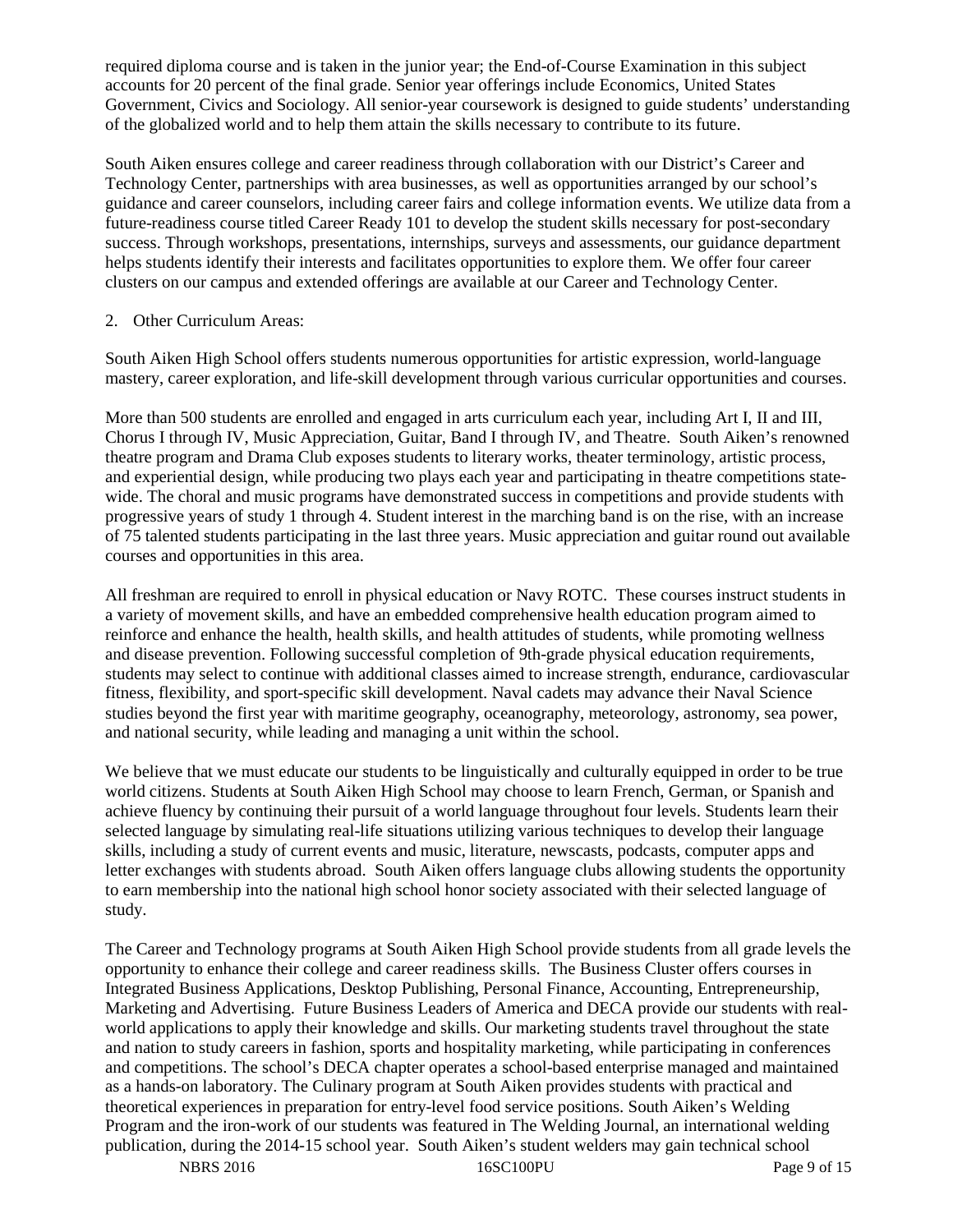credit for their classes and must pass the same professional competencies as workers in the field. Our Teacher Cadet program is offered through the Center for Education Recruitment, Retention, and Advancement. The innovative, dual-credit college level course provides insight into the art, science and nature of teaching and explores the critical issues impacting education. More than 100 students each year learn conflict resolution skills through the Peer Mediation courses at South Aiken. These students are trained as Peer Mediators and Peer Leaders and are well-prepared upon course-completion to manage conflict and mediate resolutions.

Opportunities for student growth and success extend beyond the traditional high school coursework. Through the creation of engaging out-of-classroom experiences, South Aiken has created an environment in which all students are encouraged to discover their unique interests. Whether a student's heart leads them to the stage, the welding shop, the Navy, or elsewhere, South Aiken encourages and facilitates opportunities for all students to experience and follow their dreams.

3. Instructional Methods and Interventions:

South Aiken High School is committed to providing diverse, data-driven interventions designed to help remediate and accelerate student progress and growth. These strategies include interventions to support students in improving their attendance, behavior and academics. Each strategy stems from a close review of school-wide data patterns and trends as well as individual student needs, and reflect the school's commitment to implement interventions rather than remove students through in-school and out-of-schoolsuspensions.

The South Aiken High School SIT (Student Intervention Team) accepts recommendations from teachers, parents, and guidance counselors and utilizes disaggregated school-wide data to identify students who are in need of interventions. With a goal to create student-specific intervention plans that will allow at-risk students to be successful and remain in school, interventions that are commonly utilized are Saturday School and academic recovery sessions, which allow students to earn back instruction hours missed and recover units failed. Students also have access to virtual course offerings; our virtual lab is accessible to students during the school day, as well as during summer school programs.

Our Freshman Academy model has been successfully implemented to assist students as they transition into the high school environment. Freshman schedules are purposefully focused to ensure small class sizes and placement of 9th-grade students in core classes at the beginning of the day. Freshman success courses in math and English are a part of course offerings and teachers within the Academy work in cross-curricular committees to target specific areas of concern.

Students are placed in support classes based on increased vertical articulation between the 8th- and 9thgrade teams, lower standardized test scores, as well as attendance and behavior patterns. All teachers have common planning by content area and collaborate weekly to design common lessons and assessments. All students participate in advisory classes. Some focus on reading and character education, while others address remediation needs specific to district and state assessment results.

An on-site Aiken-Barnwell Mental Health counselor, guidance counselors, and programs for at-risk youth, such as Positive Men, Positive Choices, support students who exhibit behavior issues. All school-wide interventions are designed to promote academic excellence and enhance students' cognitive, physical, social and emotional development. South Aiken's efforts to redirect behavior are rehabilitative, not punitive, in nature and are designed to increase student access to direct instruction.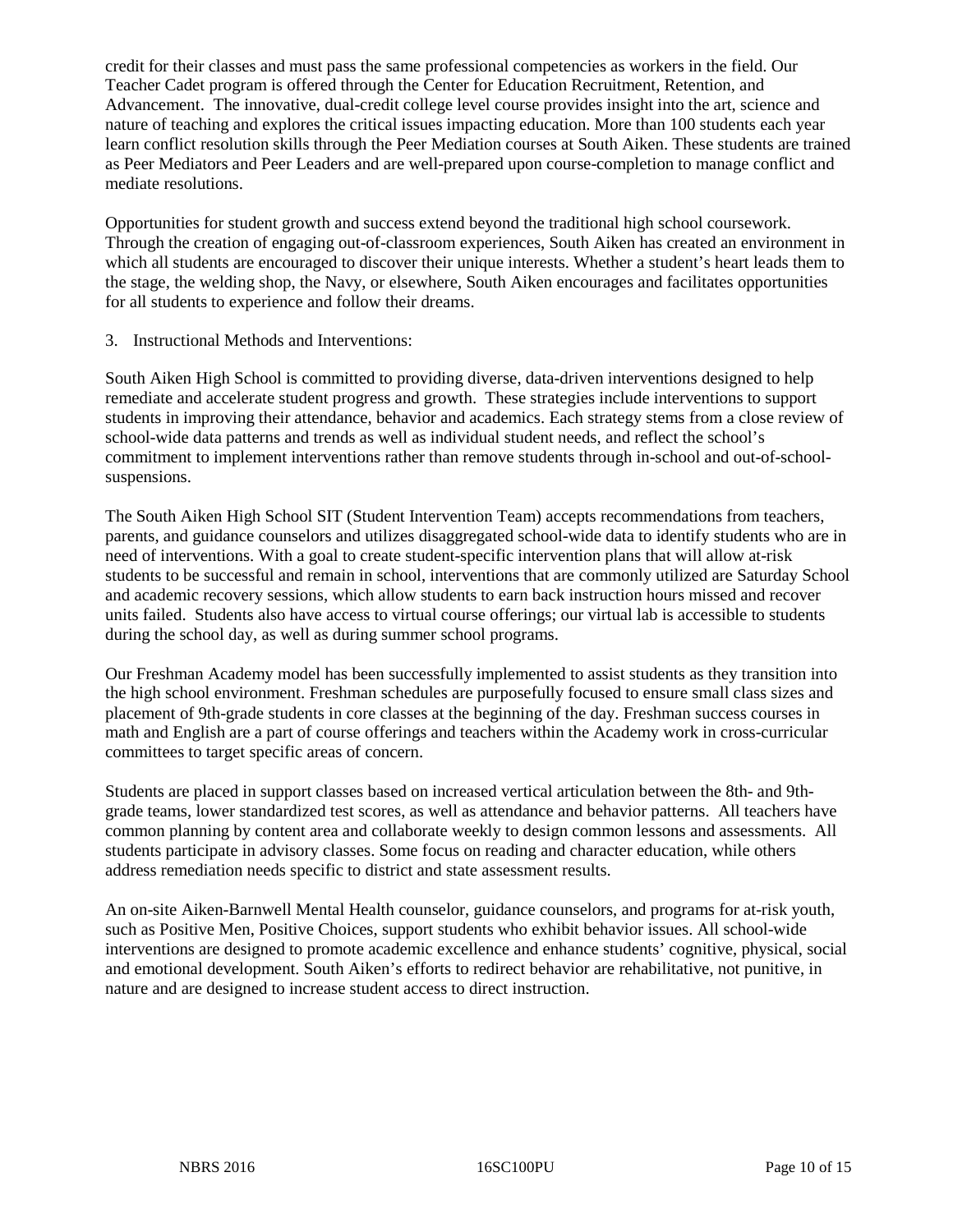4. Assessment for Instruction and Learning and Sharing Assessment Results:

South Aiken High School has a history of high academic achievement. The organization, replication, and utilization of sound instructional practices is the sturdy foundation upon which our success is based. Providing our students with precise and relevant instruction starts with assessing our students' fundamental learning skills, as well as their baseline abilities in all content areas.

Reading is the language of all learning and an individual's ability to read and communicate is often a reliable measure of their aptitude for success. We administer the Scholastic Reading Inventory (SRI) to our students in the fall, winter, and spring to determine their Lexile Reading score. With this data, we identify students needing reading intervention through our credit-bearing Reading Intervention class. This assessment and intervention tactic has helped students increase their reading skills, bringing them up to grade level.

In all courses, our teacher Professional Learning Communities (PLCs) determine what course standard is the most significant in predicting successful course performance. This standard has now become the focus of Student Learning Objectives (SLO), which are designed to measure student growth. As part of the SLO process the PLC-created benchmark tests assess standards at the beginning and end of the year. Embedded in instruction throughout the year are various methods of formative assessment which are constantly modified and adjusted by the PLCs in their common planning periods. Using the data collected through formative assessments, the PLCs meet to discuss strengths and weaknesses and make determinations on how to best support student growth. The PLC process ensures students are taught using best practices. The PLCs also foster an environment where committed teachers analyze relevant data to monitor and adjust instruction resulting in individualized attention and greater student achievement.

In 2015, the state of SC required that all high schools administer the ACT to 3rd year students. The detailed analysis of student performance was instrumental in the development of the SLO for our core teachers. These detailed reports generated school-wide collaboration, helped teachers determine areas of focus, and established short-range and long-range student growth targets.

South Aiken stakeholders are well-informed on both individual and school-wide student achievements through distribution of report cards, progress reports, mailers and required teacher contacts. Our faculty and students perform at an extraordinarily high level daily. We document success with a definite starting point, a clear path forward and progress-monitoring throughout the process.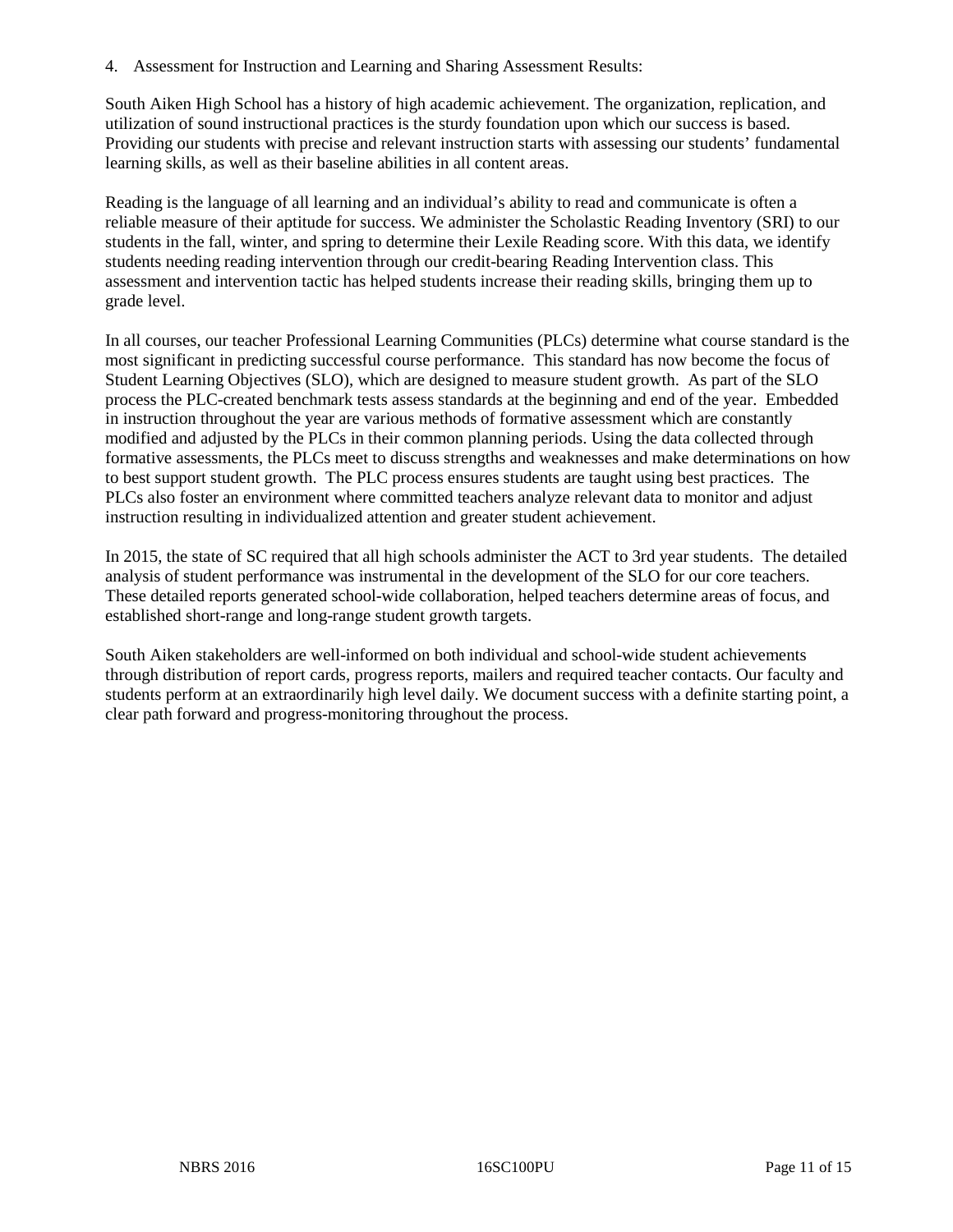# 1. School Climate/Culture:

South Aiken High School encourages a quality school culture and positive environment through various academic, social, and emotional services. Students are immersed daily in Reading and Character Education (R.A.C.E.). This program fosters a love of reading, provides weekly lessons on positive character attributes, and improves student-teacher relationships through engaging activities. South Aiken offers students a comprehensive high school experience with a variety of extra-curricular activities. Calliope, South Aiken's award-winning, student-led literary magazine, highlights the outstanding abilities of our students in the arts and creative writing. Our drama department exposes students to the elements of theater through the study of literary works, theater terminology, artistic processes, and experiential design. These students learn to utilize terminology in reference to theater job positions, improvisation, and historical background. They read plays and analyze the authors' intentions by creating publicity posters, casting a production, and designing a set using drawings or dioramas. South Aiken's championship-level athletic teams give students the opportunity to compete in swimming, track, basketball, football, baseball, soccer, cross country, volleyball, and softball. Many clubs and organizations available to our students include the National Honor Society, Student Government, DECA, Serteens, FCA, GSA, and Buddy Club (special needs students and peer mentors/friends). Through participation in these activities, our students learn compassion, the importance of community service, competitive skills, and a greater sense of selfconfidence.

We engage, support and value our educators for "Teaching Like Your Hair is on Fire." The Teaching Like Your Hair is on Fire award recognizes five teachers each month who have been observed implementing exemplary teaching practices and actively engaging students in the learning process. To encourage relationship-building and demonstrate appreciation to our valued educators, the school organizes monthly luncheons and PTA breakfasts for teachers. During our monthly early release Wednesdays, team-building teacher competitions are employed to bolster camaraderie, collaboration, and laughter. Also, the school provides on-campus health screenings for our teachers and staff to provide a convenient, stress-free opportunity for our busy educators to monitor and maintain their health and well-being.

To motivate and encourage students, we regularly celebrate their success. Our students' college acceptance letters and scholarship awards decorate the high school's entrance. Students are granted free admission to athletic events and pizza parties for making the A/B honor roll and for positive behavior. We work collaboratively with our district's communications department to highlight achievements and successes with news stories and school board recognitions.

### 2. Engaging Families and Community:

One of the many ways South Aiken High School engages the community is through the Boys to Men atrisk group mentorship breakfast. South Aiken is well-aware of the trends and data showing our minority males are in the greatest danger of failing to finish their high school education. To combat this in our school community, we created a program to address the needs of this populace. This group meets weekly with students to discuss real-world issues and the skills and strategies necessary to become successful, productive members of the community.

South Aiken has successfully developed faith-based partnerships by inviting area religious leaders for breakfast with our principal and a discussion of potential solutions to problems facing our student population; these partners have been instrumental in providing support services for students and enhancing school-community relations. We have active booster clubs which provide financial and fan-based support for our band and athletics. Another manner in which we engage the community is through businessshadowing opportunities to prepare our students for the workforce.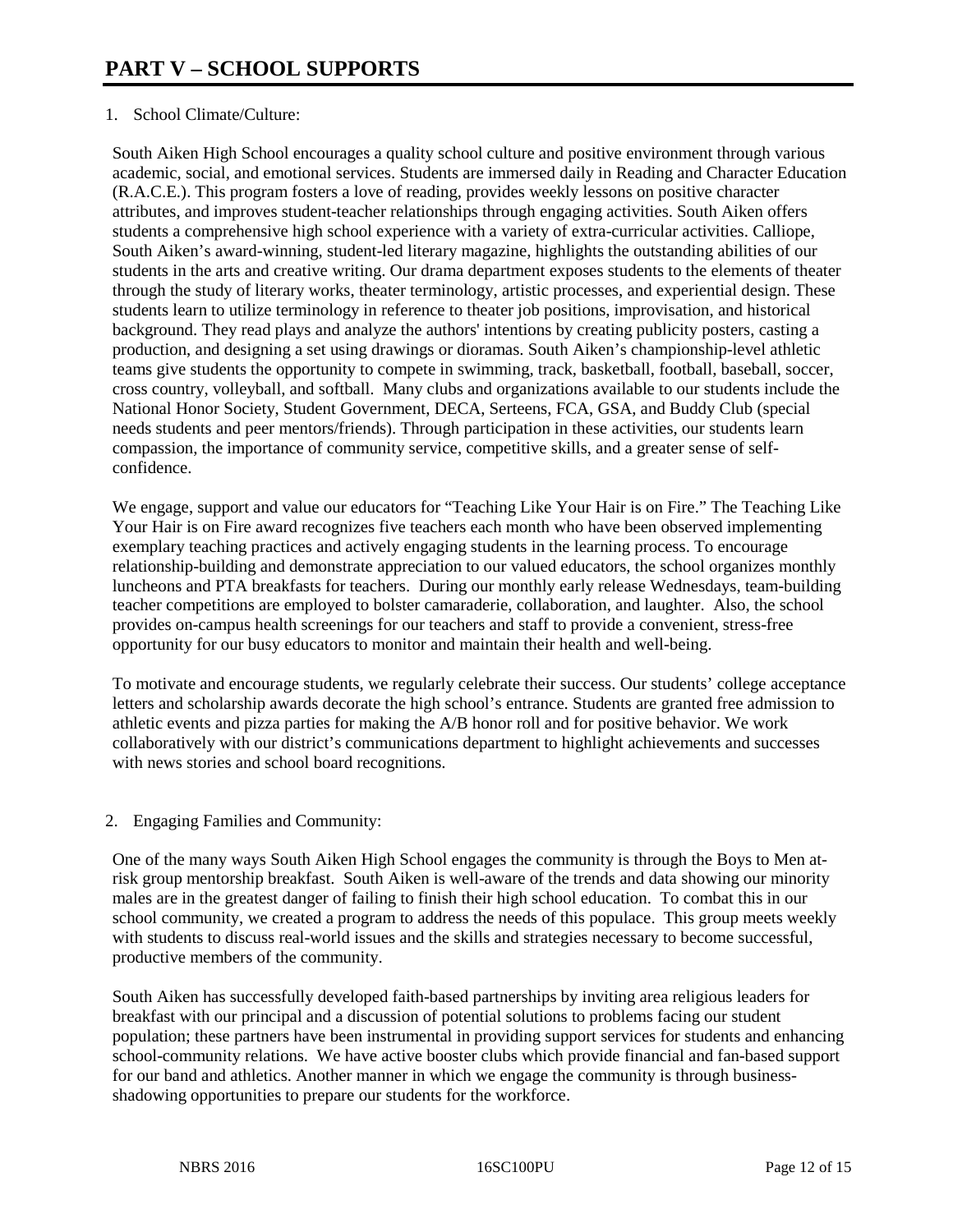A freshman orientation is held before the start of each year to provide incoming freshmen and their parents hands-on opportunities to learn more about our school, including how to access and use our online student records system, the layout of the building and location of student classes, expectations for dress code and student identification badges, as well as a discussion of safety and security from law enforcement. Each session is designed to empower parents to help their student be successful.

The community and our families are well-informed about our school through our school's website, the utilization of social media, as well as print and television media coverage of various events, awards and activities. South Aiken High School maintains a Facebook page, additional accounts for the school include pages for the PTO, Freshman Academy, DECA, and multiple athletic organizations. Our media center also promotes the school and literacy via Twitter. Lastly, through our partnership with retired educators, our education foundation (Public Education Partners) and our local hospital (Aiken Regional Medical Centers), retired educators visit new mothers during their hospital stay to provide books, resources and information on the importance of reading to children early-on through our Baby's First Teacher Early Literacy Initiative.

### 3. Professional Development:

Teachers at South Aiken High School actively pursue opportunities to enhance their instructional practices. With an interest in professional growth, our teachers have created The Supper Club, their own professional development team. The group earned its nickname by staying late one school night each week and helps steer school-based professional development. Based on teacher feedback through a survey which identified areas of greatest need, the Supper Club provides support on instructional strategies and a great time of fellowship and support for other educators.

Teachers at South Aiken also participate in staff development through Early Release Days which occur on the first Wednesday of each month. During this time, teachers participate in district and school-led professional development or work within their PLC to collaborate on lessons and assessments.

Our district professional development days this year have included the Leaders in Literacy Conference literacy-focused sessions for all content areas and all grade levels; and, TECHfest - presentations and workshops for integrating technology to improve student learning. South Aiken teachers are a tremendous asset to their colleagues school-wide and district-wide. They are our greatest resource and were recruited to facilitate presentations for both conference days.

Also, the core content areas have common planning to effectively allow them to use professional learning communities to plan lessons through the analysis of student data. Our teachers strive to increase rigor and enhance their classroom effectiveness by not only actively participating in district and school continued learning sessions, but also professional development opportunities offered throughout the state and nation. Mastery Connect is a new tool that's been introduced at South Aiken just this year. It allows teachers to connect to other educators in the district and across the nation to access and share best practices.

The district and school administration work collaboratively with teachers to research and financially support attendance at conferences and workshops supporting our district's mission to be the premier district in South Carolina. We are a committed High Schools That Work faculty who thrives on a shared nationwide vision to prepare our students for a college or career pathway. Our commitment to challenging our teachers and our students continues to be a priority as the district and our school work toward a partnership with the National Math and Science Initiative in the next school year. Our plan is to expose our students to a wider variety of Advanced Placement opportunities through this effort.

# 4. School Leadership:

Graduates of South Aiken High School are prepared to meet every post-secondary challenge and are recruited by higher education institutions, business owners, and job creators. Our goal is to empower our students to develop the skills necessary to compete and contribute in a global society. As we partner together in this very important undertaking, we seek to provide the very best solution-driven environment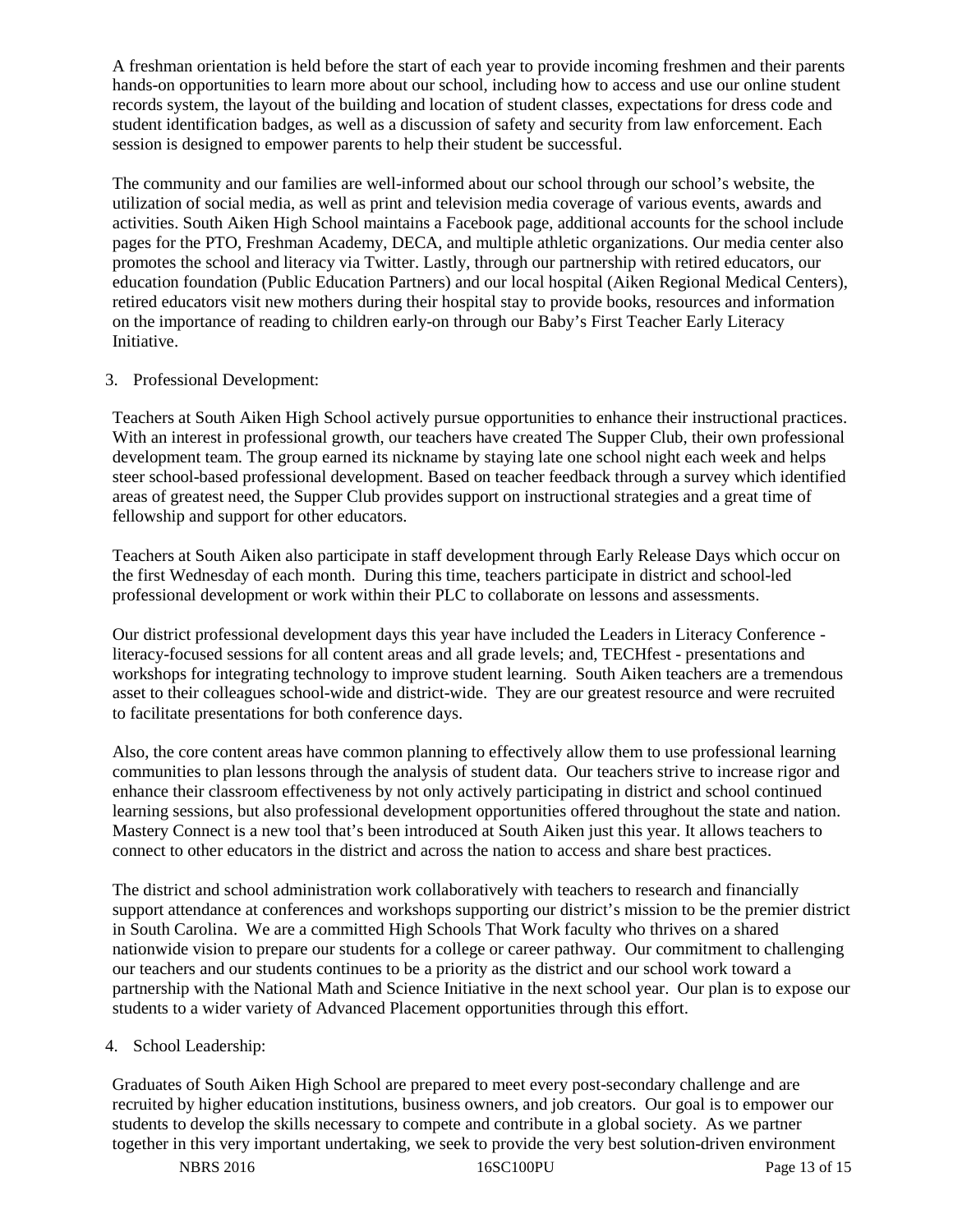possible. Each person at South Aiken is viewed as a leader in the school. The faculty and staff operate under a shared vision that "All Means All." South Aiken's administration consists of one principal and four assistant principals. The administration meets as a team each week to discuss ways to improve the school. The principal believes in developing educational leaders throughout the school. This is done in part by the creation of teacher-led groups. The largest group is the School Leadership Team. This team meets once each month to discuss innovative solutions to problems such as the student tardy policy, scheduling issues, and the implementation of new instructional initiatives. The Supper Club also leads through the offering of instructional strategies that can be modeled and used by the teachers at South Aiken to improve student learning. Among the instructional strategies this group has introduced is the Workshop Model, emphasizing the role of students in learning. South Aiken teachers and Administrators were requested presenters for the HSTW 2015 national conference. Teachers also collaborate in their content-specific professional learning communities to discuss student data in an effort to make data-driven decisions about curriculum and instruction. The school also receives feedback from the Parent Teacher Organization and School Improvement Committee. These two committees are comprised of leaders from the area and help South Aiken High School stay connected to the community it serves.